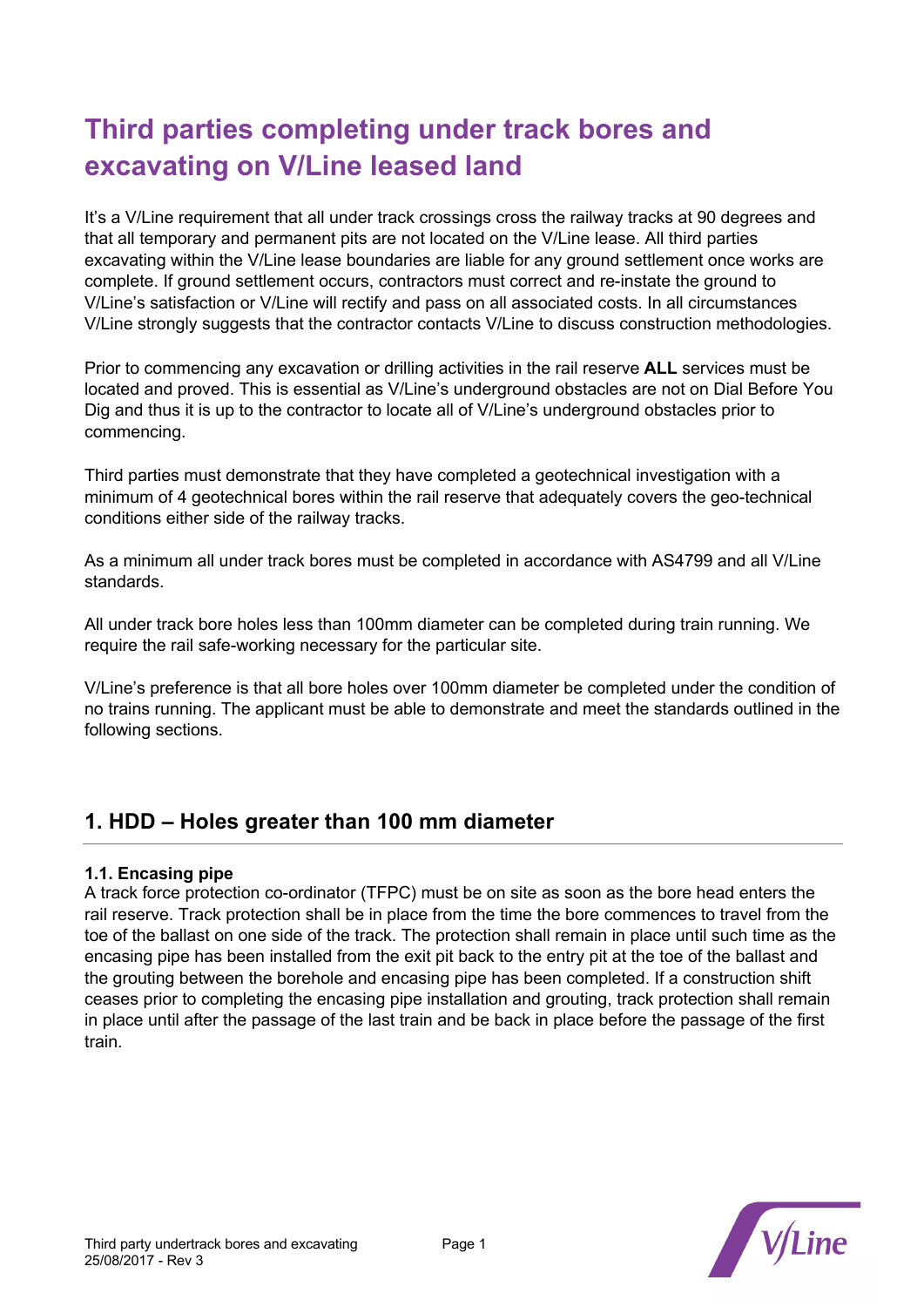#### **1.2. No encasing pipe – Service pipe**

A TFPC must be on site as soon as the bore head enters the rail reserve. Track protection shall be in place from the time the bore commences to travel from the toe of the ballast on one side of the track. The protection shall remain in place until such time as the service pipe has been installed from the exit pit back to the entry pit at the toe of the ballast and the grouting between the borehole and service pipe has been completed. If a construction shift ceases prior to completing the service pipe installation and grouting, track protection shall remain in place until after the passage of the last train and be back in place before the passage of the first train.



## **2. Holes greater than 100 mm diameter (Other than HDD - pipe jacking, micro-tunnelling etc.)**

## **2.1. Encasing or Service pipe**

A TFPC must be on site as soon as the cutter head enters the rail reserve. Track protection shall be in place from the time the cutter head commences to travel from the toe of the ballast on one side of the track until it reaches the toe of the ballast on the other side of the track. If a construction shift ceases prior to completing the installation from one side of the toe of the ballast to the other side of the ballast, then the encasing or service pipe must be pushed right up to the cutter head to ensure there is no void between the pipe and the cutter head, and at this point the track protection can cease. Once drilling continues the track protection must be in place again until it reaches the opposite side of the ballast and from this point onwards a TFPC will be sufficient. If the annulus between the borehole and encasing/service pipe needs to be grouted, then it must be grouted with track protection in place.